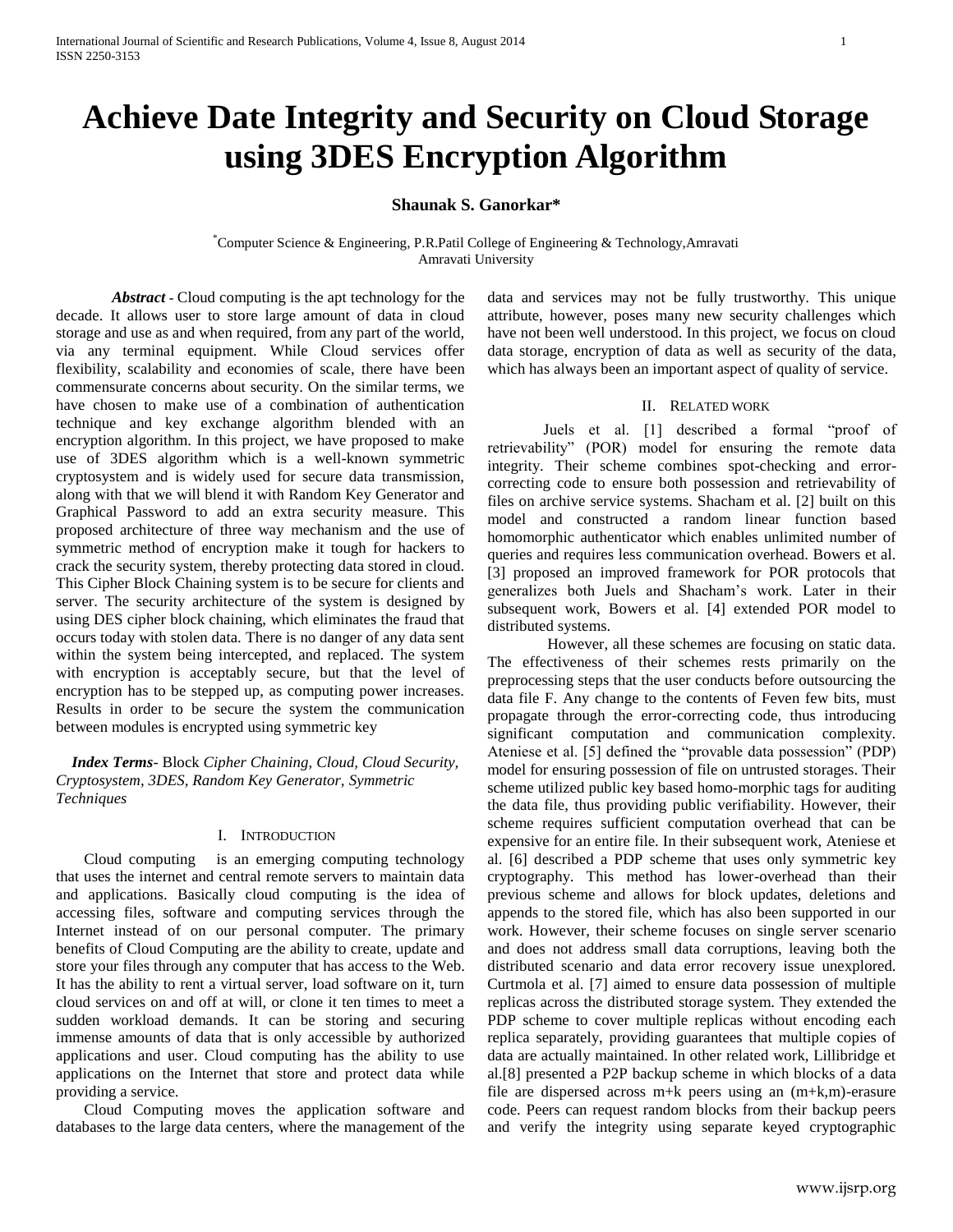hashes attached on each block. Their scheme can detect data loss from free riding peers, but does not ensure all data is unchanged. Filhoet al. [9] proposed to verify data integrity using RSA-based hash to demonstrate uncheatable data possession in peer-to-peer file sharing networks. However, their proposal requires exponentiation over the entire data file, which is clearly impractical for the server whenever the file is large. Shah et al. [10] proposed allowing a TPA to keep online storage honest by first encrypting the data then sending a number of pre-computed symmetric-keyed hashes over the encrypted data to the auditor. However, their scheme only works for encrypted files and auditors must maintain long-term state. Schwarz et al.[11] proposed to ensure file integrity across multiple distributed servers, using erasure-coding and block-level file integrity checks. However, their schemes only considers static data files and do not explicitly study the problem of data error localization

# III. PROPOSED METHODOLOGY

Proposed trusted computing system model is categorized in two parts. First part describes the functions that can be performed on cloud for storage and management of files and the other part describes the security algorithm applied on the cloud to make it secure. Cryptography is the practice and study of techniques for secure communication in the presence of third parties. Modern cryptography is heavily based on mathematical theory and computer science practice; cryptographic algorithms are designed around computational hardness assumptions, making such algorithms hard to break in practice by any adversary. It is theoretically possible to break such a system but it is infeasible to do so by any known practical means. These schemes are therefore termed computationally secure; theoretical advances

# *A. Hardware and Software Requirements for Development*

- *1. Minimum 1Gz dual core AMD BRAZO CPU or Equivalent.*
- *2. Minimum 50 GB storage space on Hard Disk for User Storage.*
- *3. 4 GB DDR3 RAM or Above*
- *4. Integrated Network Adapter*
- *5. High Speed LAN Cable*
- *6. Windows 7 Professional or Above*
- *7. Visual Studio 2010*
- *8. MySQL v5.5.3*
- *9. ODBC Connector v5.5.3*
- *10. Heidi SQL*
- *11. IIS Management Server*
- *12. Microsoft Dot-Net Framework v4.0 or above*

*B.* System Plan

We aim to develop a cloud storage system where a user would first have to register him on the cloud by creating an account. We have made use of symmetric key encryption for data, and for authentication of the user we make use of the technique of 2-step verification which will contain Graphical password in its second step. We use the front-end as C# language to create the application while we use MySQL as back-end technique to handle the technique of data storage. Below given is our system plan representation.

| SR. No.          | <b>Activity</b>                                                        | <b>Duration</b> | <b>Description</b>                                                                                                                                                              |
|------------------|------------------------------------------------------------------------|-----------------|---------------------------------------------------------------------------------------------------------------------------------------------------------------------------------|
| $\mathbf{1}$     | Project Need<br>&<br>Motivational<br>Study                             | 01 Month        | To study the need of project<br>establishing<br>and<br>requirements                                                                                                             |
| $\overline{2}$ . | Analysis<br>Data<br>concerning<br>the<br>to<br>current<br>project work | 02 Months       | analyze system, their<br>To<br>disadvantages, scope for new<br>technologies<br>be<br>to<br>implemented and to study<br>feasibility factor.                                      |
| 3.               | Designing<br>Modules<br>of the Project                                 | 03 Months       | develop<br>To To<br>system<br>different<br>architecture.<br>modules and to study domain<br>of each individual module.                                                           |
| $\overline{4}$   | Coding<br>and<br><b>Simulations</b><br>of the Project                  | 04 Months       | To generate 3DES algorithm<br>according to need, to test<br>connectivity<br>for<br>email<br>generation and to perform<br>various<br>simulations<br>for<br>different conditions. |
| 5 <sub>1</sub>   | Testing<br>&<br>Debugging of the<br>Project                            | 1 Months        | To analyze each module<br>execution and to compare<br>output results with available<br>system                                                                                   |
| 6.               | Deployment &<br>Documentation                                          | 1 month         | look<br>To<br>for<br>of<br>scope<br>encrypting images, audio,<br>video file to be incorporated<br>in current execution.                                                         |

#### TABLE: SYSTEM PROPOSED PLAN

# IV. RESULT

We have designed the prototype model which has the desired features which we had earlier mentioned in our objectives of 2 step verification process of using a alphanumerical password in the initial stage and graphical password in the next stage for the authentication of the user. Due to the time constraints we have managed to implement encryption algorithm on textual content only. However it is feasible to encrypt images, audio video in future.

The designed prototype will be subjected to three well know globally used penetration testing tools *viz.* KBG Key-Logger, Dark Comet-RAT, High Ion Orbit Canon.

The analysis will be consisting of series of test to verify the security level to which the password can be obtained using tools. We can say that the project appears as per planned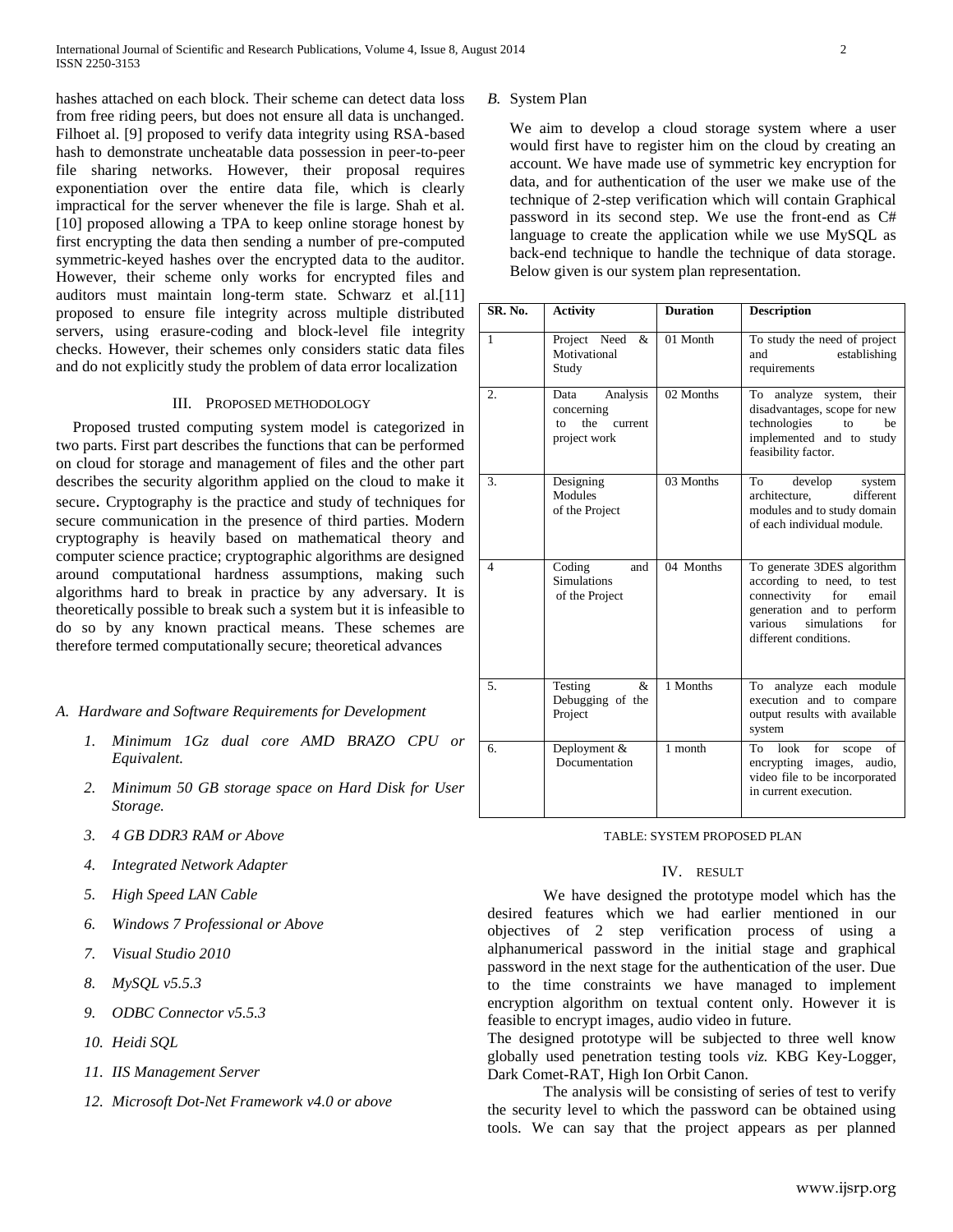however the prototype designed gives the glimpse of the implementation of our objectives. The two step verification process provides an added layer of authentication of the user by asking him to perform two task of writing password and choosing appropriate images. Using 3DES algorithm we have successfully encrypted the .txt files while other multimedia files are safeguarded by key generation policy. Also the generated key being sent on the users email id only registered users of that email id can access the key.

#### *KBG Key logger Output:*

Given below are the screenshots of the KGB Key logger software which was tested on our project. As shown in the screen shot the first level of password which consists of alphanumeric characters is captured by the software however, it failed to capture the next level of authentication which is graphical password. This result ensured that the KBG Key logger was unable to crack the authentication procedure of our project completely.



Fig. Snapshot of the software tested KGB Key logger

# *4.7.2 Dark Comet (R.A.T)*

To verify that the KBG Key logger output were verified we made use of another famous Trojan Generation tool known as the Dark Comet which is the Remote Administration Tool (R.A.T). The Key logger failed to log the graphical password of project. However our project failed to provide security if a client has already been affected with a Trojan which has the feature of remote viewing the desktop activity. In such a scenario the graphical password can be viewed of the section of the password made.

| All System Ronitor High Computer Information  Trace Kep |                                                                                 | $99 = 92$ |
|---------------------------------------------------------|---------------------------------------------------------------------------------|-----------|
| OPULlage 17%                                            |                                                                                 |           |
|                                                         |                                                                                 |           |
|                                                         |                                                                                 |           |
|                                                         |                                                                                 |           |
|                                                         |                                                                                 |           |
| RANUsage : 45%                                          |                                                                                 |           |
|                                                         |                                                                                 |           |
|                                                         |                                                                                 |           |
|                                                         |                                                                                 |           |
| Actua RANCRUMontor                                      |                                                                                 |           |
| D Bas Filed Line Scatter                                |                                                                                 |           |
| $\bullet$ $\Box$ dike<br>OUClor: Bad<br>٠               |                                                                                 |           |
| $\bullet$ $\Box$ dikte<br>CPUCdor: del<br>٠             | DarkComet-RAT Keylogger : [SHAUNAK-PC / Shaunak], Socket : [1772].              | a pas     |
|                                                         | $4 - 4$ pri 2014<br>1 :: ANOVIMOUS - Windows Photo Viewer (07:20:22)            |           |
|                                                         | 4 Thursday (14-2014)<br>ä                                                       |           |
|                                                         | 20140417-5<br>4 :: Start menu /07:20:53)                                        |           |
|                                                         | \$ visual                                                                       |           |
|                                                         |                                                                                 |           |
|                                                         | 7 :: localhost:49360/DataIntigrity/ - Google Chrone (07:21:12)<br>8 shaunak 123 |           |
|                                                         | ٠                                                                               |           |
|                                                         | 10                                                                              |           |
|                                                         |                                                                                 |           |
|                                                         |                                                                                 |           |
|                                                         |                                                                                 |           |
|                                                         |                                                                                 |           |
|                                                         |                                                                                 |           |
|                                                         |                                                                                 |           |
|                                                         |                                                                                 |           |

Fig. Snapshot of the software tested Dark Comet Key logger

However our project failed to provide security if a client has already been affected with a Trojan which has the feature of remote viewing the desktop activity. In such a scenario the graphical password can be viewed of the section of the password made.

#### V. CONCLUSION

The developed project achieved the goals of authentication and providing security on cloud storage since during our analysis the tools failed to identify the graphical password thus failing to proceed further in our project. Also we achieved data encryption during the storing of the textual data files. This ensured that the content to be safe and secure during a scenario of breach-of-data.

This concludes us in saying that the goals that were set during the development of the project have been achieved as desired and the project is ready for large scale implementation or for commercialization.

### *REFERENCES*

[1] A. Juels and J. Burton S. Kaliski, "PORs: Proofs of Retrievability for Large Files," Proc. of CCS '07, pp. 584–597, 2007.

[2] H. Shacham and B. Waters, "Compact Proofs of Retrievability," Proc. of Asiacrypt '08, Dec. 2008.

[3] K. D. Bowers, A. Juels, and A. Oprea, "Proofs of Retrievability: Theory and implementation," Cryptology ePrint Archive, Report 2008/175, 2008, http://eprint.iacr.org/.

[4] K. D. Bowers, A. Juels, and A. Oprea, "HAIL: A High-Availability and Integrity Layer for Cloud Storage," Cryptology ePrint Archive, Report 2008/489, 2008, http://eprint.iacr.org/.

[5] G. Ateniese, R. Burns, R. Curtmola, J. Herring, L. Kissner, Z. Peterson, and D. Song, "Provable Data Possession at Untrusted Stores," Proc. Of CCS '07, pp. 598–609, 2007

[6] G. Ateniese, R. D. Pietro, L. V. Mancini, and G. Tsudik, "Scalable and Efficient Provable Data Possession," Proc. of SecureComm '08, pp. 1

[7] R. Curtmola, O. Khan, R. Burns, and G. Ateniese, "MR-PDP: Multiple-Replica Provable Data Possession," Proc. of ICDCS '08, pp. 411–420,

[8] M. Lillibridge, S. Elnikety, A. Birrell, M. Burrows, and M. Isard, "A

Cooperative Internet Backup Scheme," Proc. of the 2003 USENIX Annual Technical Conference (General Track), pp. 29–41, 2003.